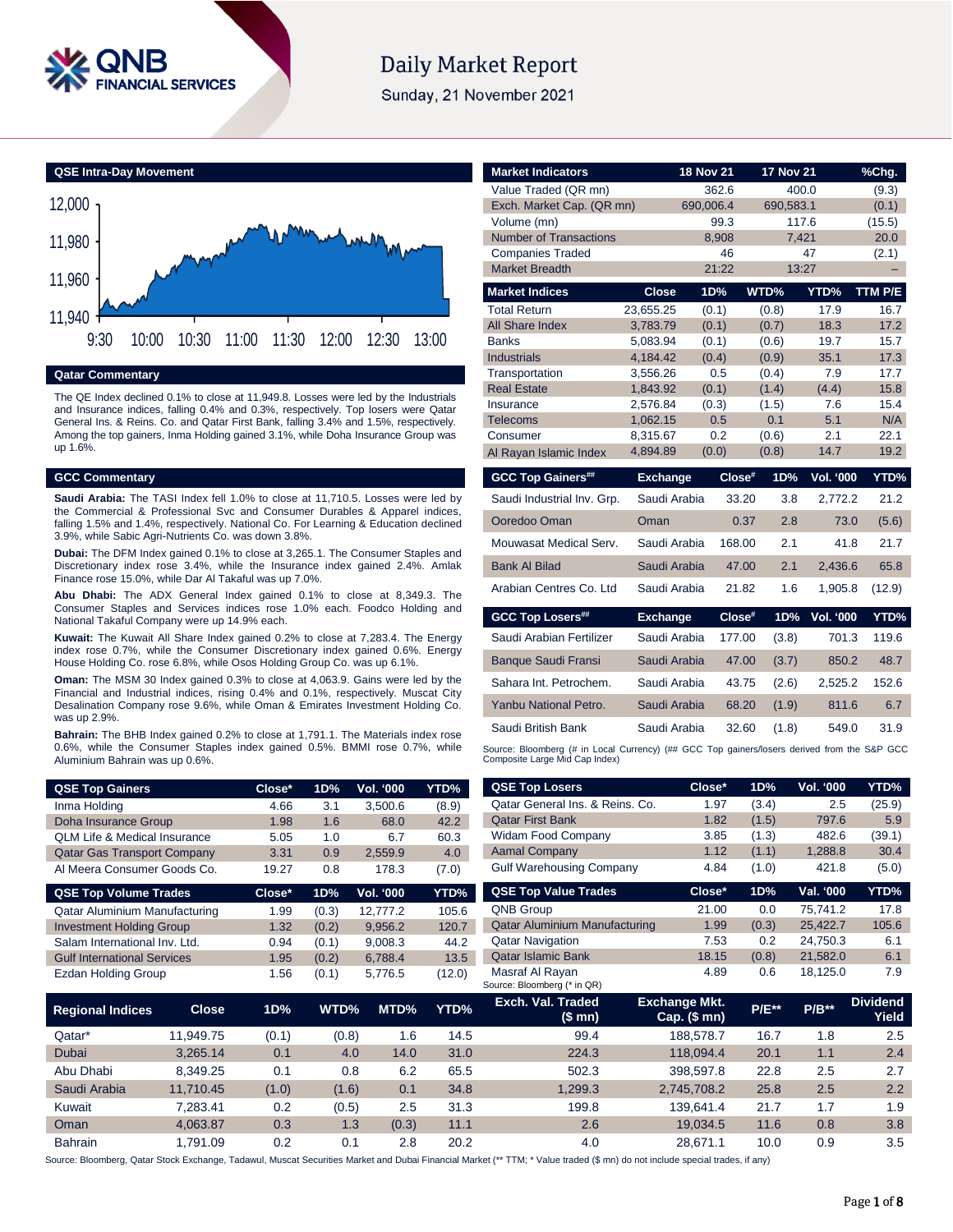#### **Qatar Market Commentary**

- The QE Index declined 0.1% to close at 11,949.8. The Industrials and Insurance indices led the losses. The index fell on the back of selling pressure from Qatari and Arab shareholders despite buying support from GCC and foreign shareholders.
- Qatar General Ins. & Reins. Co. and Qatar First Bank were the top losers, falling 3.4% and 1.5%, respectively. Among the top gainers, Inma Holding gained 3.1%, while Doha Insurance Group was up 1.6%.
- Volume of shares traded on Thursday fell by 15.5% to 99.3mn from 117.6mn on Wednesday. Further, as compared to the 30-day moving average of 190.1mn, volume for the day was 47.7% lower. Qatar Aluminum Manufacturing Co. and Investment Holding Group were the most active stocks, contributing 12.9% and 10.0% to the total volume, respectively.

| <b>Overall Activity</b>        | Buy $\%^*$ | Sell %*  | Net (QR)         |
|--------------------------------|------------|----------|------------------|
| Qatari Individuals             | 32.79%     | 47.85%   | (54,614,569.5)   |
| <b>Oatari Institutions</b>     | 19.30%     | 23.14%   | (13,942,426.1)   |
| Qatari                         | 52.09%     | 71.00%   | (68, 556, 995.6) |
| <b>GCC Individuals</b>         | 0.70%      | 0.60%    | 374,545.2        |
| <b>GCC</b> Institutions        | 3.09%      | 1.43%    | 6,009,604.2      |
| <b>GCC</b>                     | 3.79%      | 2.03%    | 6,384,149.3      |
| Arab Individuals               | 8.35%      | 8.78%    | (1,559,095.3)    |
| <b>Arab Institutions</b>       | $0.00\%$   | $0.00\%$ |                  |
| Arab                           | 8.35%      | 8.78%    | (1,559,095.3)    |
| <b>Foreigners Individuals</b>  | 2.10%      | 2.08%    | 74,506.8         |
| <b>Foreigners Institutions</b> | 33.66%     | 16.11%   | 63,657,434.8     |
| <b>Foreigners</b>              | 35.77%     | 18.19%   | 63,731,941.6     |

Source: Qatar Stock Exchange (\*as a % of traded value)

### **Ratings, Earnings Releases and Global Economic Data**

#### **Ratings Updates**

| Fitch<br>T-IDR/VR<br>Abu Dhabi Islamic Bank<br>JAE<br>Stable<br>A+/bb<br>$A+1$ bb<br>-<br>$\overline{\phantom{0}}$ | Company | Agency. | <b>Market</b> | Type* | <b>Old Rating</b> | <b>New Rating</b> | Rating Change | <b>Outlook</b> | Outlook Change |
|--------------------------------------------------------------------------------------------------------------------|---------|---------|---------------|-------|-------------------|-------------------|---------------|----------------|----------------|
|                                                                                                                    |         |         |               |       |                   |                   |               |                |                |

Source: News reports, Bloomberg (\* LT – Long Term, IDR – Issuer Default Rating, VR – Viability Rating)

#### **Global Economic Data**

| <b>Date</b> | <b>Market</b> | <b>Source</b>                                   | <b>Indicator</b>                   | <b>Period</b> | Actual | <b>Consensu</b>   | <b>Previou</b> |
|-------------|---------------|-------------------------------------------------|------------------------------------|---------------|--------|-------------------|----------------|
|             |               |                                                 |                                    |               |        | s                 | s              |
| $11 - 18$   | US            | Department of Labor                             | <b>Initial Jobless Claims</b>      | $13-Nov$      | 268k   | 260k              | 269k           |
| $11 - 18$   | <b>US</b>     | Department of Labor                             | <b>Continuing Claims</b>           | 06-Nov        | 2080k  | 2120k             | 2209k          |
| $11 - 18$   | US            | Conference Board                                | Leading Index                      | Oct           | 0.90%  | 0.80%             | 0.10%          |
| $11 - 19$   | <b>UK</b>     | <b>UK Office for National Statistics</b>        | <b>Public Sector Net Borrowing</b> | Oct           | 18.0b  | 12.4 <sub>b</sub> | 19.9b          |
| $11 - 19$   | Germany       | <b>German Federal Statistical Office</b>        | PPI MoM                            | Oct           | 3.80%  | .90%              | 2.30%          |
| $11 - 19$   | Germany       | <b>German Federal Statistical Office</b>        | PPI YoY                            | Oct           | 18.40% | 16.20%            | 14.20%         |
| 11-19       | Japan         | Ministry of Internal Affairs and Communications | Natl CPI YoY                       | Oct           | 0.10%  | 0.20%             | 0.20%          |

Source: Bloomberg (s.a. = seasonally adjusted; n.s.a. = non-seasonally adjusted; w.d.a. = working day adjusted)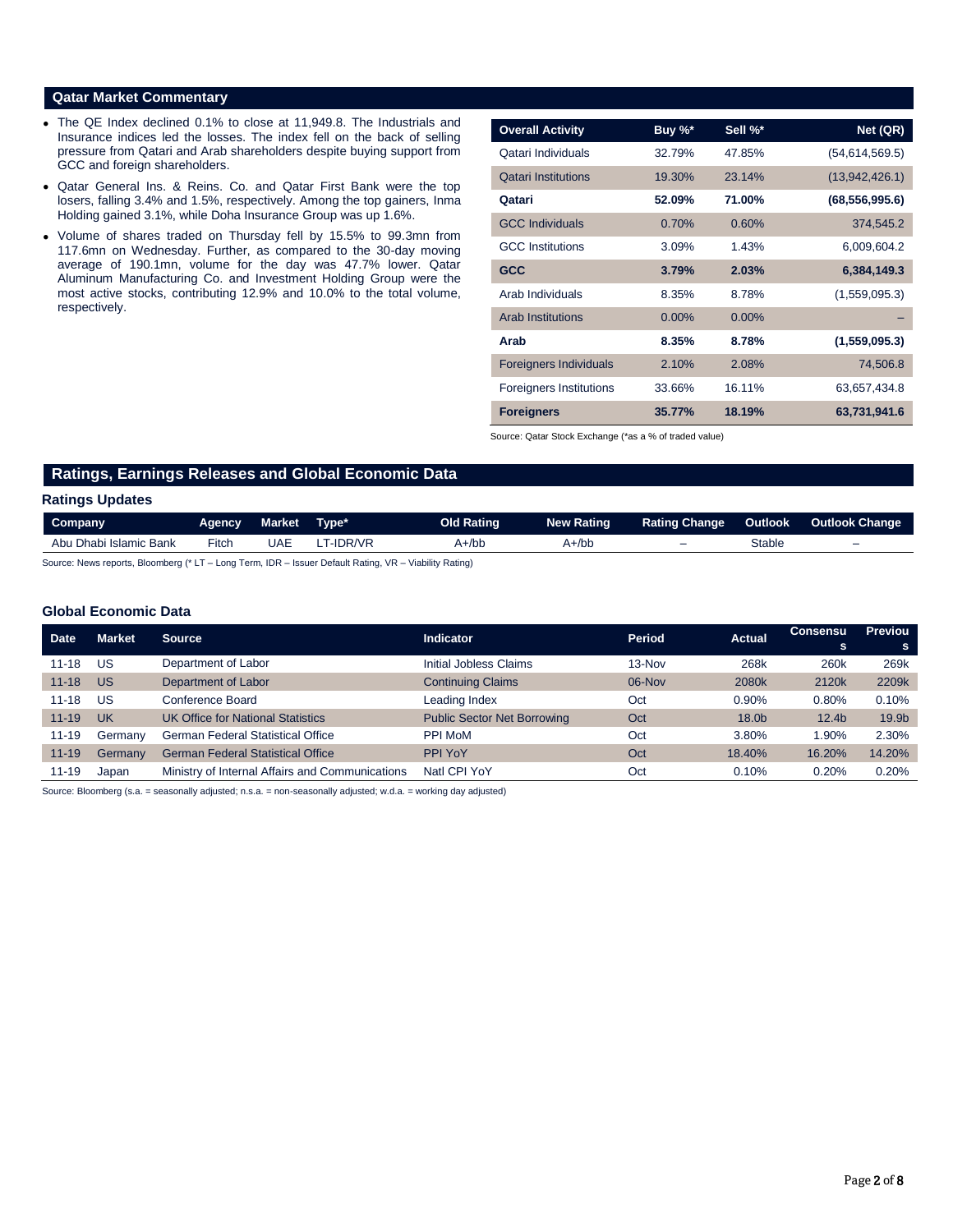#### **News**

**Qatar** 

- **CNBC Arabia: Qatar plans to buy Pakistan infrastructure assets –** Qatar Investment Authority, the country's sovereign wealth fund, is in advanced talks to acquire two state-run electric power plants in Pakistan CNBC Arabia reports, citing two unidentified sources. QIA hired JPMorgan as adviser. Plants owned by National Power Park; QIA could bid via a consortium or alone. (Bloomberg)
- **GWCS's expert knowledge, world-leading facilities will help Qatar capitalize on hosting the FIFA World Cup –** The infrastructure developed by Gulf Warehousing Company (GWCS) will help Qatar deliver a memorable FIFA World Cup in 2022, the company said. The country will host the most compact version of the tournament in modern history. All the stadiums are in close proximity of one another, with the longest distance between venues just 75km, from Al Bayt Stadium in Al Khor to Al Janoub Stadium in Al Wakrah. The stadiums and other tournament venues, including training sites, are also in close proximity to GWCS's nationwide logistics infrastructure, including numerous warehouses and vehicles, which are served by GWCS's state-of-the-art IT systems and thousands of dedicated employees, who have built up relevant experience during a host of sporting events, including the FIFA Club World Cup, which Qatar hosted in both 2019 and 2021. In 2020, GWCS was named as the 'Official Logistics Provider' for the FIFA World Cup Qatar 2022 – an honor, which illustrates the company's knowledge and expertise, along with its commitment to innovation and always delivering solutions for its clients across the globe. To be trusted by FIFA to support its flagship international tournament is a source of great pride for GWCS, as explained by its chairman, Sheikh Abdulla bin Fahad bin Jassem bin Jabor Al-Thani. (Gulf-Times.com)
- **Kahramaa holds workshop to increase efficiency –** The Qatar General Electricity & Water Corporation (Kahramaa) has held a brainstorming workshop to raise the level of cooperation and coordination between the corporation and Qatar Research, Development and Innovation (QRDI) Council. The workshop was held in the main building of the corporation. Cooperation will be achieved by opening the door for constructive discussions and using the best methods of research while thinking about the issues and challenges being faced by Kahramaa employees and projects, a statement noted. (Gulf-Times.com)
- **Qatar among top 10 app developers in Gulf, says Strategy& Middle East –** Qatar is one among the top 10 improvers in terms of growth in the number of apps published; suggesting that local output in the Gulf region's digital innovation is increasing rapidly, according to a report of Strategy& Middle East. Qatar witnessed the highest growth of 41% in the number of apps published between 2010 and 2018 and was ranked second, said the report, quoting App Annie data. "Three GCC (Gulf Co-operation Council) countries — Qatar, the UAE, and Saudi Arabia — are among the top 10 improvers in terms of growth in number of apps published," the report said, adding the GCC economies could add between \$138bn and \$255bn to regional gross domestic product (GDP), depending upon how far they advanced. As per the App Annie data, the UAE was in the third position with it reporting 37% growth in the number of apps published during the review period and Saudi Arabia ranked ninth with 24% growth. (Gulf-Times.com)
- **Oxford Economics: Doha's FDI attractiveness remains high –** Qatar and the UAE still have the highest foreign direct investment (FDI) attractiveness in the Gulf and the wider Mena (Middle East and North Africa) regions, according to Oxford

Economics. The key factors behind the top scoring countries are business environment and the quality of infrastructure, Oxford Economics said in its latest research note. The scorecard examines the relative FDI attractiveness of Mena economies based on factors influencing business operability in a country and potential domestic and export market growth. "The GCC overall spends 4-10% of GDP on infrastructure, which is comparable to spending by some Asian economies," it said, adding as a result, the quality of infrastructure in the GCC is ranked relatively high. In terms of the quality of the infrastructure, the report forecasted Qatar's infrastructure spending to be 10.4% of the gross domestic product by 2025 against 7.2% in Oman, 6.3% in Saudi Arabia, 4.9% in Bahrain, 4.1% in the UAE and 2.5% in Kuwait. According to the World Bank's Logistical Performance Index, the UAE's infrastructure is on a par with Singapore, with Israel, Qatar, Oman, Turkey and Saudi Arabia not far behind. The GCC economies are likely to continue to invest in improving their infrastructure. They have ambitious growth and diversification plans and the financial resources to undertake investment. The private-public partnership (PPP) market could help support infrastructure investment across the wider region, it said. (Gulf-Times.com)

- **Qatar's rising exports –** Qatar's trade surplus, which represents the difference between total exports and imports, has once again showed a rising trend which is a good sign for ongoing economic recovery. The trade surplus has been rising consistently over the past few months which demonstrate the strength of country's economy. According to the figures released by the Planning and Statistics Authority, Qatar recorded a merchandise trade surplus of QR57.8bn in the third quarter (3Q) of this year compared to QR19.6bn in 3Q of previous year. The rising trend in the trade surplus has also been witnessed in the past months. The positive growth indicates that the Qatari economy has witnessed a remarkable recovery from the negative impacts of COVID-19 pandemic. The healthy growth in trade surplus also demonstrates that the pace of economic recovery in Qatar's economy has gained strong momentum and the recovery will continue in coming months. In the third quarter of 2021, the value of Qatar's total exports (including exports of domestic goods and re-exports) amounted to QR82.6bn, increased by QR41.5bn (101%) compared to the third quarter of 2020 which amounted total exports of QR41.1bn and increased by nearly QR11.7bn or 16.5% compared to the second quarter of 2021. Qatar's foreign merchandise trade balance showed a surplus of QR19.6bn in July 2021, reflecting an increase of about QR13.3bn or 213.4% compared to July 2020. When compared month-on-month, the surplus increased by nearly QR2.6bn or 15.5% compared to June 2021. The foreign merchandise trade balance had showed a surplus of QR19.2bn in August 2021, showing an increase of about QR12.3bn or 177.4% compared to August 2020. (Peninsula Qatar)
- **Realty trading volume exceeds QR373mn during November 7-11 –** The total value of real estate transactions in the sales contracts registered with the Real Estate Registration Department of the Ministry of Justice from November 7 to 11, reached QR373,507,402. The types of real estate traded included vacant lands, houses, residential buildings, a commercial building and multi-purpose buildings. Most of the trading took place in the municipalities of Al Rayyan, Doha, Al Wakrah, Umm Salal, Al Da'ayen, Al Shamal, Al Khor and Al Dhakhira. (Peninsula Qatar)
- **Qatar announces completion of 7th tournament-ready venue for FIFA World Cup 2022 –** Stadium 974 has been officially unveiled and will host its first match on 30 November when the United Arab Emirates and Syria go head-to-head on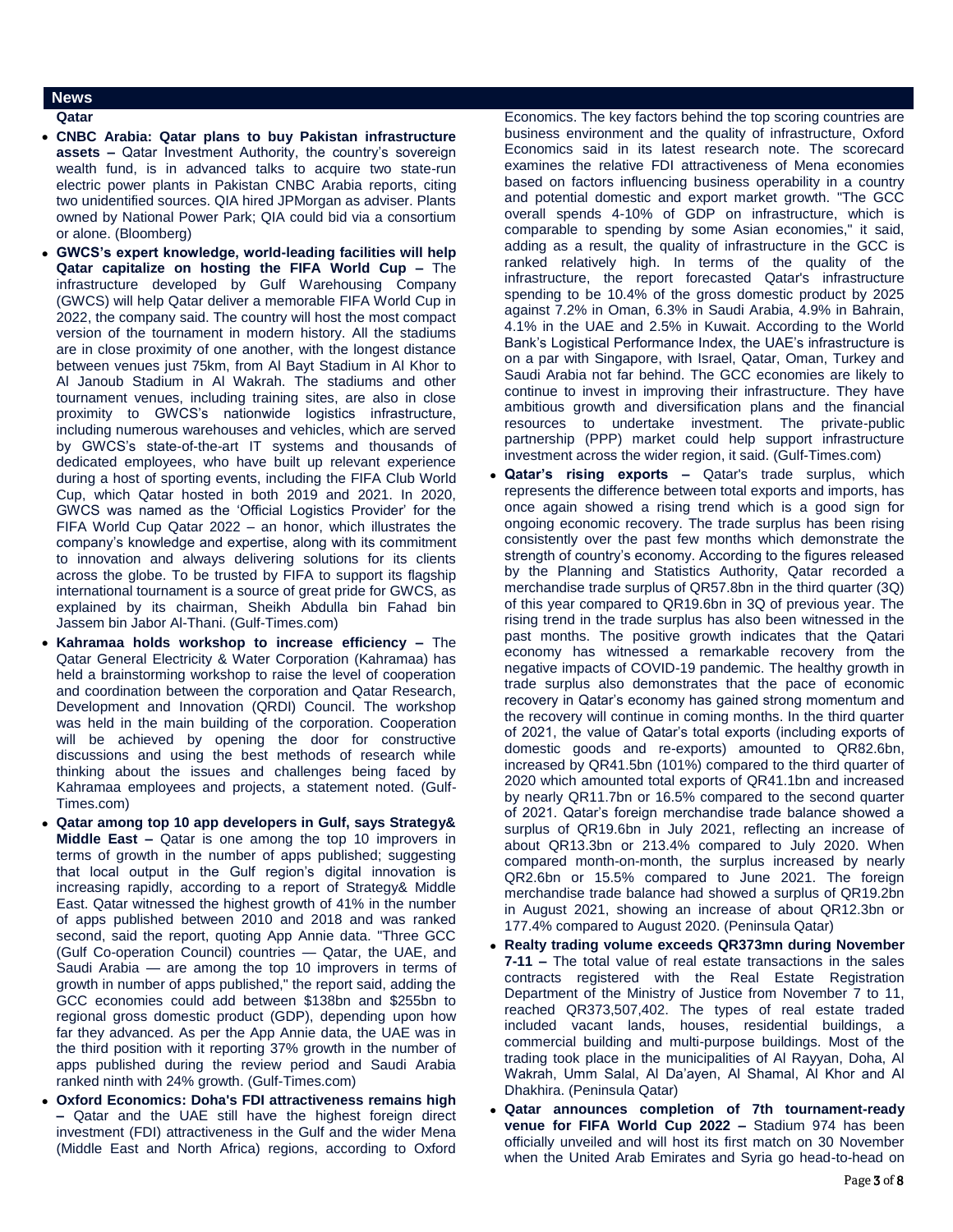the opening day of the FIFA Arab Cup. Stadium 974 is the seventh tournament venue to be completed by the Supreme Committee for Delivery & Legacy (SC) and follows Khalifa International, Al Janoub, Education City, Ahmad Bin Ali, Al Bayt and Al Thumama in being declared ready to host matches during the FIFA World Cup 2022, which will kick off on November 21 next year. (Gulf-Times.com)

- **Formula 1 Ooredoo Qatar Grand Prix kicks off on Friday –** The Formula 1 Ooredoo Qatar Grand Prix kicked off on Friday in Doha for a period of three days at the Losail International Circuit with the participation of the most prominent world champions. Losail International Circuit will host the Formula 1 championship for the first time this year and will do so for the next ten years, starting from 2023. It will take a permanent place on the calendar of the Formula 1 seasons, according to the contract signed by the Qatar Motor and Motorcycle Federation (QMMF) with Formula 1. The Qatar GP will take place from November 19-21. On Friday, the first of three practice races will begin at 1:30pm for a duration of one hour. A second free practice will take place at 5pm for one hour as well. On Saturday, the third final practice will take place at 2pm for one hour. Qualifying for Sunday's race will be held at 5pm for a period of one hour, which determines the drivers' starting position. On Sunday at 5pm, the Formula 1 race will begin. They will race for 57 laps or for two hours. (Gulf-Times.com)
- **Lusail Marina ready to host QNB Asia Triathlon Cup Doha 2021 next weekend –** Some of the world's top athletes will feature in this week's QNB Asia Triathlon Cup Doha 2021, organizers Qatar Triathlon Federation (QTF) confirmed on Saturday. The two-day event – with \$20,000 up for grabs in prize money - will be held at Lusail Marina where 59 athletes from 21 countries will cover World Triathlon's Olympic distances in swimming, cycling and running. (Qatar Tribune)
- **A new air route has been opened in the direction of Almaty – Doha –** The opening ceremony of a new international flight on the route Almaty - Doha of the Qatar Airways airline took place today.The event was attended by Chairman of the Civil Aviation Committee Talgat Lastayev, Deputy Akim of Almaty Serik Kusainov, Qatar Ambassador to Kazakhstan Abdulaziz Sultan Al-Rumayhi, Senior Vice President of Qatar Airways for Eastern Regions Marwan Kolelait, President of Almaty Airport Alp Er Tunga Ersoy. The flights will be operated with a frequency of 2 flights per week on Airbus A320 aircraft with a capacity of 132 seats (12 business class, 120 economy class). Passengers will be able to use Qatar Airways' route network consisting of more than 140 destinations via Hamad International Airport in Doha. (Gulf-times.com)

#### **International**

 **US economy regaining speed as unemployment claims fall; manufacturing surges –** The number of Americans filing new claims for unemployment benefits fell close to pre-pandemic levels last week as the labor market recovery continues, though a shortage of workers remains an obstacle to faster job growth. The weekly unemployment claims report from the Labor Department on Thursday, the most timely data on the economy's health, also showed jobless benefits rolls declining to a 20-month low in early November. The economy is regaining momentum following a lull over the summer as a wave of COVID-19 infections driven by the Delta variant battered the nation. Initial claims for state unemployment benefits slipped 1,000 to a seasonally adjusted 268,000 for the week ended Nov. 13. That was the lowest level since the start of the coronavirus pandemic in the United States more than 20 months ago. Unadjusted claims dropped 18,183 to 238,850. The decrease was led by Kentucky, likely due to automobile workers returning to factories after temporary layoffs as motor vehicle

manufacturers deal with a global semiconductor shortage. There were also big declines in Michigan, Tennessee and Ohio, states that also have a strong presence of auto manufacturers. (Reuters)

- **JP Morgan: US to start raising interest rates from September 2022 –** The US Federal Reserve will start raising interest rates from September 2022, economists at the country's biggest bank said in a 2022 outlook note. JPMorgan expects the central bank to raise rates by 0.25% from the third quarter of next year and keep raising them by 25 basis points every quarter "at least until real rates are at zero," the team led by chief economist Mike Feroli wrote. Ten-year inflation-adjusted yields or "real yields" stood at minus 1.12% on Thursday . The bank's forecast for the first Fed rate hike is a little more conservative than at some rivals, such as Deutsche Bank, which expects the first US hike as early as July 2022. Money markets expect the first increase at a similar time. JPMorgan's economists expect U.S. economic growth to average 3.5% in 2022, compared to 5.5% in 2021, and full employment to be achieved by mid-2022. Inflation is also expected to slow in the coming quarters, with core prices projected to average 2.2% by the third quarter of 2022 compared to 4.2% in the fourth quarter of 2021. (Reuters)
- **BoE's Pill sees growing case for December rate rise, but no guarantee –** Bank of England chief economist Huw Pill said the weight of evidence was shifting towards a rise in interest rates next month but that he had not made a decision, and markets would do better to focus on the longer term. Speaking to reporters at an economics conference in Bristol, Pill also cautioned against the widespread assumption that the BoE's first policy move would be to raise interest rates by 15 basis points to 0.25%, as he was open to other options. The BoE wrong-footed many investors this month when it did not lift interest rates from their record low 0.1%, following comments from Governor Andrew Bailey in late October which markets interpreted as a signal that a rate rise was very near. Since then, inflation has risen to a 10-year high of 4.2% and jobless data has not pointed towards higher unemployment after the end of the furlough scheme - a key concern that stayed the BoE's hand at the start of this month. Further unemployment data will come before the BoE's next meeting on December 16. "The burden of proof is perhaps a little bit in the other direction..., so now I'm looking perhaps for reasons not to hike rates," he said. Two of the BoE's policymakers voted to raise rates to 0.25% this month. Asked if it was safe to assume that, whenever it came, this would be the BoE's first tightening step, Pill said he could not confirm this. (Reuters)
- **UK consumers turn more confident despite inflation worries –** People in Britain turned more confident this month despite worries about inflation and they were more willing to purchase expensive items, according to a survey that will be welcome news to retailers preparing for the Christmas season. The GfK Consumer Confidence Index rose for the first time in four months to -14 in November from -17 in October which was its lowest level since an early-2021 coronavirus lockdown. Joe Staton, GfK's client strategy director, said views on the economy had improved despite rising inflation and the prospect of higher interest rates although consumers were less buoyant about their personal finances. The rise in GfK's measure of consumers' propensity to make a major purchase to -3 from -10 left it 25 points higher than it was in November last year. The Bank of England has said the rise in inflation and other squeezes on household finances, including the end of emergency pandemic welfare support for many households, could slow Britain's economic recovery from the coronavirus crisis. The BoE is due to announce on Dec. 16 whether it is raising interest rates from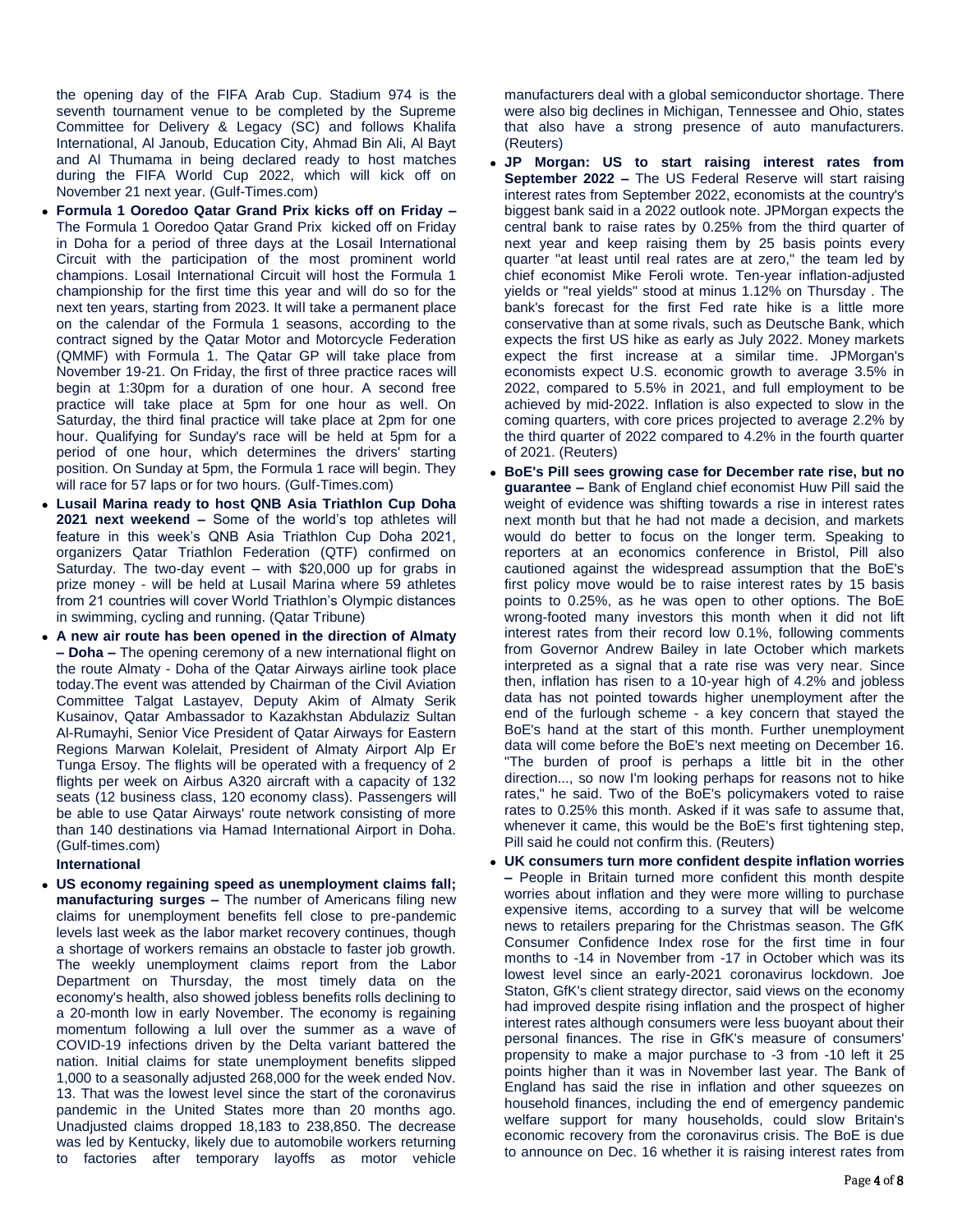their all-time low after it wrong-footed many investors on Nov. 4 when it kept borrowing costs on hold despite forecasting inflation would climb to around 5%. British consumer inflation hit a 10-year high of 4.2% - more than double the BoE's 2% target in the 12 months to October, according to data published on November 17. (Reuters)

- **Auction houses and clothes shoppers lift UK retail sales –** Auction houses and shoppers seeking new clothes for the Christmas holidays lifted British retail sales last month by more than expected, adding to recent signs that a slowdown in the economy might have abated slightly. Retail sales volumes rose by 0.8% month-on-month in October, the Office for National Statistics said. A Reuters poll of economists had pointed to a 0.5% increase. Retail sales are now 5.8% above the level of February 2020, before the COVID-19 pandemic. Auction houses were an especially strong driver of retail sales growth in October, the ONS said. Last month a Banksy picture by British artist Banksy - which in 2018 was half-sliced by a shredder concealed in its frame when it was sold at auction - fetched 18.6mn Pounds (\$25.1mn) when it went back under the hammer in the same room in London. Separate data showed the government borrowed more than expected last month although borrowing for the year to date is more than 100bn Pounds below its level in April-October 2020, when the economy felt the full force of the pandemic. With inflation surging, the BoE has said it will raise rates in the coming months if the evidence shows Britain's economy has not been impaired by the end of the COVID-19 job job-protecting furlough scheme, which closed last month. The retail sales data - and an improvement in the GfK measure of consumer confidence this month - suggested the economy has not worsened of late after slower-than-expected growth in the third quarter. The ONS said clothes sales rose by 6.2% in October, helped by an early Christmas trading boost to sales. Sports, games and toy stores also had a good month. Separate data showed British public borrowing was higher than expected in October at 18.8bn Pounds, 200mn Pounds lower than a year earlier and above economists' forecasts in a Reuters poll of a fall to 13.8bn Pounds. (Reuters)
- **OECD: France needs long-term spending rule to restore finances –** France needs a multi-annual spending rule to bring its post-COVID public finances under control, the Organization for Economic Cooperation and Development said on Thursday as it raised its growth forecasts. The recovery of the euro zone's second biggest economy has surpassed most expectations this year as consumer spending bounded back following a mass vaccination campaign. Growth is now set to reach 6.8% this year and 4.2% in 2022, the OECD said in an in-depth report on the French economy. It had previously penciled in forecasts of 6.3% this year and 4.0% next year. The government's support measures for the economy during the crisis left the public finances severely strained and debt at record levels, just as France plans major investments to decarbonize the economy and faces growing costs from an aging population. With public spending already among the highest the world at nearly 60% of GDP, the OECD said France needed a multi-annual spending rule, which it said had a positive track record in curbing deficits in other high spending countries like Sweden. It said that would force the government to rationalize spending with in-depth reviews to ensure that money is well spent, which the OECD said was not always the case given the myriad of public bodies at different levels. (Reuters)
- **Japan unleashes record stimulus package, bucking global tapering trend –** Japan unveiled a record \$490bn spending package on Friday to cushion the economic blow from the COVID-19 pandemic, bucking a global trend towards withdrawing crisis-mode stimulus measures and adding strains

to its already tattered finances. Spending has ballooned due to an array of payouts including those criticized for being unrelated to the pandemic, such as cash handouts to households with youth aged 18 or below, and will likely lead to additional bond issuance this year. The massive spending would underscore the resolve of Prime Minister Fumio Kishida - once considered a fiscal conservative -to focus on reflating the economy and redistributing wealth to households. The package, finalized at a cabinet meeting on Friday, included 55.7tn Yen (\$490bn) in spending for items ranging from cash payouts to households, subsidies to COVID-hit firms and reserves set aside for emergency pandemic spending. The size of spending was much bigger than the 30-40tn Yen estimated by markets, and will be mostly funded by an extra budget of around 32tn Yen to be compiled this year. The remainder will likely be funded by next year's budget. (Reuters)

- **Japan's consumer prices extend gains as fuel costs surge –** Japan's core consumer prices rose for the second straight month in October, as fuel costs accelerated at the fastest pace in more than a decade and pressures from raw materials shortages gradually passed through to retailers. Consumer inflation is expected to pick up in coming months due to higher fuel costs, though any price rises in the country will likely be moderate compared with other advanced economies as weak wage growth limits firms from passing on hikes. The core consumer price index (CPI), which excludes volatile fresh food prices but includes fuel costs, rose 0.1% YoY in October, government data showed. That matched the median forecast in a Reuters poll and followed a similar rise in September, which was the first uptick since March last year. Overall energy prices soared 11.3% from a year earlier in October, posting their biggest rise since September 2008, thanks largely to a jump in fuel costs, which surged 21.4% YoY, their largest gain since August 2008. The data will be among factors the Bank of Japan will scrutinize at its last policy meeting of the year, scheduled for the middle of next month. (Reuters)
- **China set to keep lending benchmark steady as policymakers eye property risks –** China is set to keep its benchmark lending rate steady at its monthly fixing on Monday, a Reuters survey showed, as policymakers seek to limit risk taking in the property sector. A snap poll of 23 market participants this week found 21 expected no change in either the one-year Loan Prime Rate (LPR) or the five-year tenor at next week's setting. That would be the 19th straight month that no change will be made to the rate and follows the People's Bank of China's (PBOC) decision this week to keep the interest rate on its medium-term loans unchanged. The remaining two respondents forecast a marginal cut of 5 basis points to the oneyear LPR and expected no change to the five-year tenor, which influences the pricing of mortgages. The one-year LPR is currently at 3.85% and the five-year rate is at 4.65%. The central bank fully rolled over maturing medium-term lending facility (MLF) due this month, keeping the borrowing cost unchanged for the 19th straight month. The MLF serves as a guide for the LPR and many traders and analysts say any adjustment to the LPR should mimic changes to the borrowing cost of MLF loans. (Reuters)
- **China's land sales slump for 4th month as property woes worsen –** The Chinese government's revenue from land sales slumped for a fourth month in October compared with year-ago levels, as cash-strapped developers moved cautiously on land buying after tighter regulatory curbs on new borrowing. The value of government land sales in October declined 13.14% from a year earlier to 573.7bn Yuan (\$89.90bn), after suffering a drop of 11.15% in September, according to Reuters calculations of data released by the finance ministry. Many developers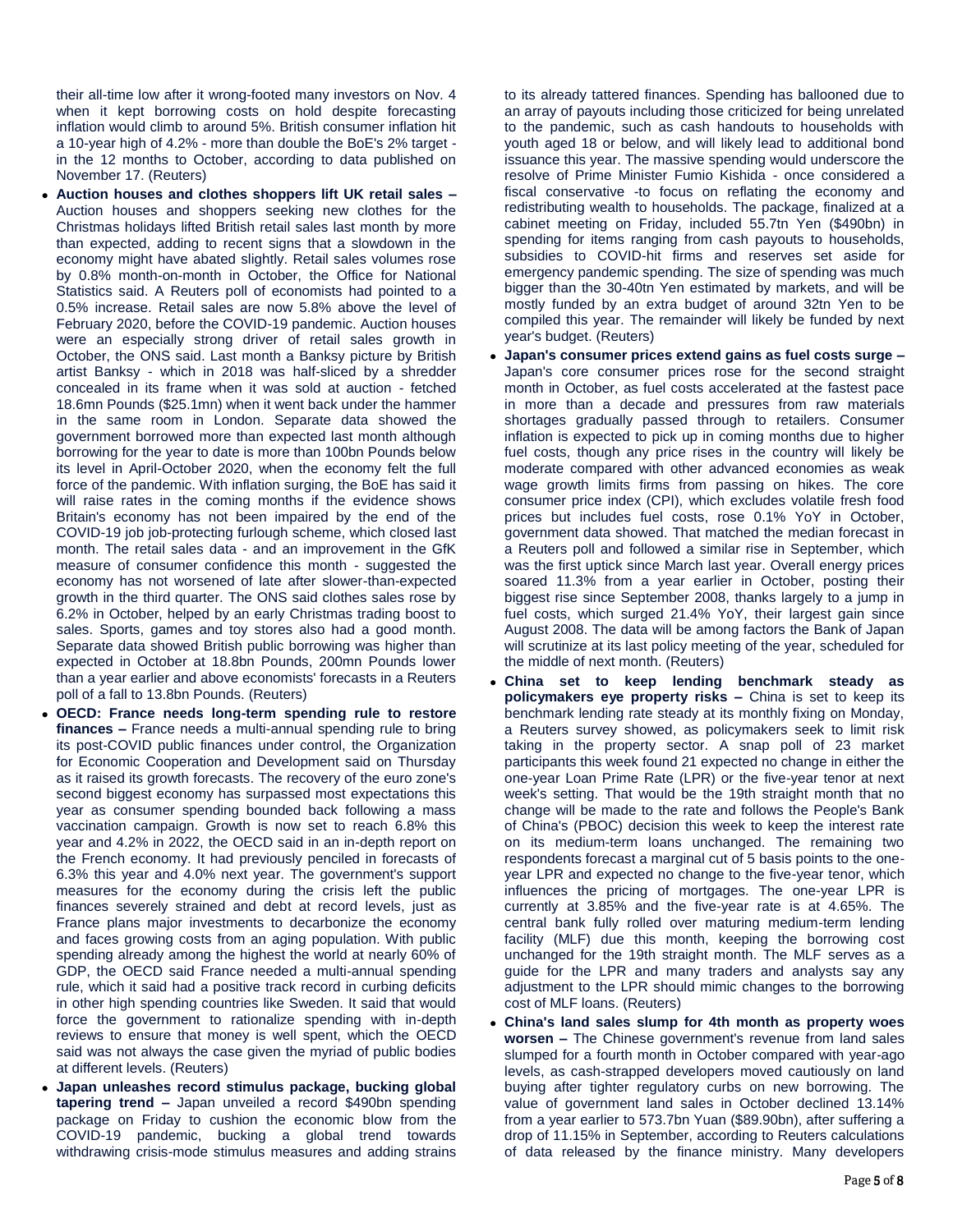including China Evergrande Group have grown desperately short of cash since authorities last year unveiled the "three red lines" - a policy of President Xi Jinping that imposes limits on liabilities-to-assets, net debt-to-equity, and cash-to-short-term borrowing ratios. Poor demand among developers at urban land auctions risks squeezing regional finances, pressuring local governments to scramble for other income to fund investment and support the economy, including the issuance of more bonds that increase their debt obligations, say some analysts. (Reuters)

#### **Regional**

- **US again presses OPEC+ as it weighs reserve release –** The White House on Friday pressed the OPEC producer group again to maintain adequate global supply, days after US discussions with some of the world's biggest economies over potentially releasing oil from strategic reserves to quell high energy prices. The Biden administration has asked a wide range of countries, including China for the first time, to consider releasing stocks of crude. President Joe Biden faces slipping approval figures as Americans cite inflation as a growing problem. White House spokeswoman Jen Psaki said the administration wants to "ensure that the OPEC member countries and OPEC as an organization meets the demand needs that are out there with the adequate supply. That is something we've pressed them on in the past." (Reuters)
- Vortexa: OPEC+ may run out of spare oil output capacity in 1 year – OPEC+'s spare oil production capacity may be used up in the next 12 months if demand returns to 2019 levels and producers don't ramp up oil fields, Vortexa analyst David Wech wrote in a note. Current spare capacity is "at best" 3mn bpd, with as much as 2m bpd in Saudi Arabia and rest in Russia and UAE. OPEC+ has been ramping up production and exports, reducing spare capacity. Saudi Arabia and UAE are already exporting ~500k bpd more than pre-Covid levels, when comparing shipments in October and first half of November with avg. 2019 levels. (Bloomberg)
- **Saudi Arabia's crude oil exports hit eight-month high in September –** Saudi Arabia's crude oil exports rose in September for a fifth month in a row to their highest since January, the Joint Organization Data Initiative (JODI) said on Thursday. The kingdom's crude oil exports increased to 6.516mn bpd in September, from 6.450mn bpd in August. Total exports including oil products stood at 7.84mn bpd. The world's largest oil exporter's crude output rose by 100,000 bpd MoM to 9.662mn bpd in September, its highest since April 2020. (Reuters)
- **Saudi Aramco, India's Reliance reevaluating oil-tochemicals stake purchase –** Reliance Industries Limited has said they will be reevaluating a proposal by Saudi Aramco to acquire a stake in the Indian company's chemical business. "Due to [the] evolving nature of Reliance's business portfolio, Reliance and Saudi Aramco have mutually determined that it would be beneficial for both parties to re-evaluate the proposed investment in O2C business in light of the changed context. Consequently, the current application with NCLT for segregating the O2C business from RIL is being withdrawn," Reliance said in a statement on Friday. The firms signed a letter of intent in 2019 for Aramco, the world's top oil exporter, to acquire a 20% stake of the oil-to-chemicals (O2C) business of Reliance. Reliance said Aramco will continue to be a preferred partner for investments in India and will work with it and SABIC for investments in the Kingdom. (Zawya)
- **ONGC, Aramco sign MOU to study long term oil, Petchem deals –** Oil and Natural Gas Corp. signed a Memorandum of Understanding with Saudi Aramco to explore long-term supply

contracts of crude oil, refined petroleum and petrochemical products, according to a statement from India's state-run refiner Thursday. Both sides will also look at the demand and supply of low carbon energy as part of this pact: statement. (Bloomberg)

- **World's no. 1 oil exporter lures ESG investors with green bonds –** With the biggest member of the world's No. 1 oil cartel readying its first-ever green bond, sustainable investors are debating what to make of it. Saudi Arabia's plan to enter the market for green bonds marks a watershed moment. Some investors say it represents an encouraging step for the oiladdicted Gulf state to plot a path away from fossil fuels. Others are asking for credible evidence the debt will genuinely be green. The upshot, though, is that the biggest oil exporter on the planet is likely to find plenty of buyers for a bond it says will be climate friendly. Both the Saudi government itself and the kingdom's sovereign wealth fund are preparing to sell green bonds in the coming months. (Bloomberg)
- **Saudi's Tourism Enterprises Company votes on 48% capital reduction on December 9 –** Tourism Enterprise Co. shareholders will vote on a 48.21% capital reduction on December 9 during an Extraordinary Assembly Meeting, according to a bourse filing. The capital after reduction will amount to SR52.57mn compared to SR101.5mn before reduction, the company said in a statement on the Saudi Stock Market (Tadawul), on Thursday. The number of shares after the reduction is set to be about 5.26mn shares, compared to 10.15mn shares before the move. (Zawya)
- **Nayifat to begin trading on Saudi's Tadawul on November 22 –** Nayifat Finance Co. (NFC) will begin trading on the Saudi Exchange (Tadawul) as of Monday, November 22, according to a bourse filing on Thursday. The stock will have +/- 30% daily price fluctuation limits and +/- 10% static price fluctuation limits, the company said on Tadawul. These fluctuation limits will be applied during the first three days of listing, and from the fourth trading day onwards, the daily price fluctuation limits will revert to +/- 10% and the static price fluctuation limits will no longer apply. (Zawya)
- **UAE September M3 money supply falls 1% YoY –** The UAE's M3 money supply fell 1% YoY in September versus -0.9% in August, according to The Central Bank of the UAE. (Bloomberg)
- **UAE's Etisalat Group to acquire online grocery platform elGrocer –** UAE's Emirates Telecommunications Group Company (Etisalat Group) has signed an agreement to acquire Dubai-based online grocery platform elGrocer DMCC, the telecom operator said on Thursday. The transaction will be funded by cash and support the company's strategy to diversify its product portfolio, Etisalat Group told the Abu Dhabi Securities Exchange (ADX), where its shares are listed. "This acquisition will support Etisalat's digital ambitions by enriching its services, bringing it closer to the daily lives of the consumers and unlocking synergies that drive a diversified and integrated product portfolio," the disclosure said. (Zawya)
- **Dubai investor close to \$600mn Saudi dental clinics deal –** A Dubai-based investment company is nearing a \$600mn deal to buy a majority stake in Saudi Arabia's largest provider of dental and dermatology care, according to people familiar with the matter. Gulf Islamic Investments LLC., also known as GII, is set to buy the 70% stake owned by private equity firm Jadwa Investment Co. in Almeswak Dental Clinics, said the people, who asked not to be identified because the information is private. Emirati health-care company United Eastern Medical Services owns the rest of the shares. Jadwa acquired the stake in Almeswak in 2017, according to information on its website. (Bloomberg)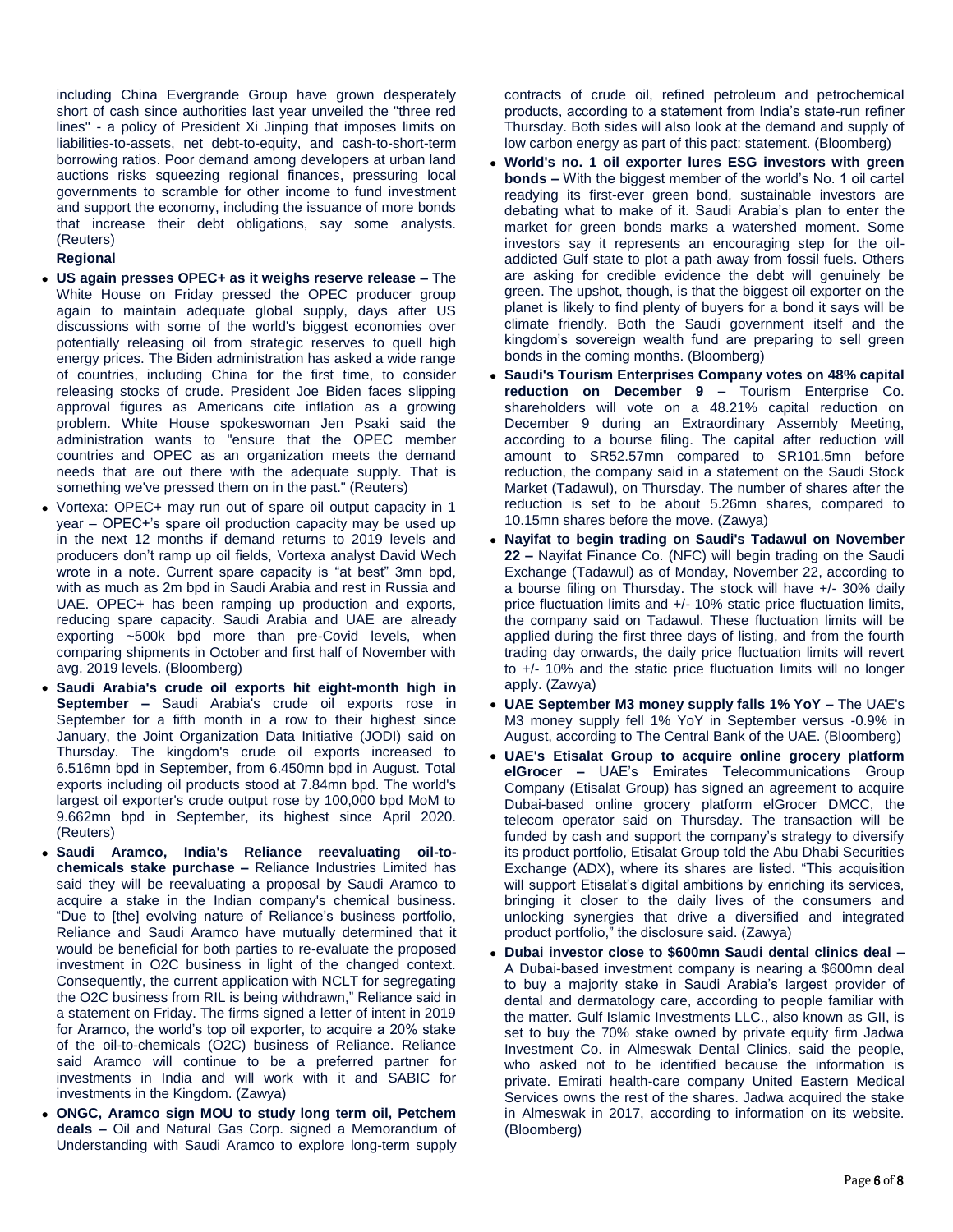- **ADNOC secures \$3bn loan from JBIC and four other banks –** State oil firm Abu Dhabi National Oil Company (ADNOC) signed a \$3bn loan agreement with Japan's export credit agency and four other lenders, the agency said on Thursday. The Japan Bank for International Cooperation (JBIC) is providing \$2.1bn and Sumitomo Mitsui Banking Corporation (SMBC), the Tokyo branch of HSBC, Mizuho and MUFG are providing the rest, JBIC said in the statement. "This facility is intended to provide necessary support to ADNOC in ensuring stable imports of crude oil by Japanese companies," JBIC said. (Reuters)
- **Abu Dhabi's ADNOC awards \$1.46bn EPC contracts for Dalma Gas Project –** The Abu Dhabi National Oil Company (ADNOC) has awarded two engineering, procurement and construction (EPC) contracts totaling \$1.46bn for the Dalma Gas Development Project. Abu Dhabi is looking at ways to boost its gas output as it targets self-sufficiency in the coming decades. As part of its integrated gas strategy launched in 2018 to become a key exporter of natural gas in the coming years, ADNOC is looking at new technologies to expand into unconventional gas, tap into gas caps and unlock new reservoirs. The two EPC contracts have been awarded to National Petroleum Construction Company (NPCC) and a joint venture (JV) between Técnicas Reunidas and Target Engineering, the state-owned energy producer said in a statement on Thursday. (Zawya)
- **Mubadala's new asset management subsidiary starts operations –** Mubadala, the Abu Dhabi-based sovereign investor managing a global portfolio of assets valued at \$243bn, has announced the formal commencement of operations of Mubadala Capital as a wholly-owned asset management subsidiary within its Disruptive Investments portfolio. Established in 2011, Mubadala Capital has grown significantly in scale over the past decade, and today manages over \$15bn of assets, including over \$9bn in third-party capital vehicles on behalf of over 50 institutional investors. Mubadala Capital, which is headquartered in Abu Dhabi and has offices in New York, London, San Francisco, and Rio de Janeiro, comprises four integrated businesses - private equity, public equities, venture capital, and a Brazil focused business. (Zawya)
- **Abu Dhabi's Response Plus to acquire Health Tech for AED9.8mn –** Response Plus Holding, the UAE-based private onsite medical service provider, said its board approved plans to initiate the acquisition of 100% of Health Tech Training Center LLC for up to AED9.8mn. The chairman of the Response Plus Holding disclosed an ownership interest of 49% shares in Health Tech and therefore abstained from voting on the approval, the Abu Dhabi Securities Exchange listed Response Plus said in a bourse disclosure. The board also approved the company's three-year business plan. (Zawya)
- **Adnoc logistics, AD ports to develop new port at Ta'ziz in UAE –** Adnoc Logistics & Services and Abu Dhabi Ports signed an agreement to develop a new port and logistics facility at Ta'ziz, the chemicals production and industrial hub currently under development at Ruwais in the UAE.The companies will develop a liquids terminal and logistics facility to support tenants of the Ta'ziz Industrial Chemicals Zone. Facility will be a critical part of the supply chain for feedstock and will store and load final products for export. (Bloomberg)
- **Fitch affirms Abu Dhabi Islamic bank at 'A+'; outlook stable –** Fitch Ratings has affirmed UAE-based Abu Dhabi Islamic Bank's (ADIB) Long-Term Issuer Default Rating (IDR) at 'A+' with a Stable Outlook and Viability Rating (VR) at 'bb'. Fitch has withdrawn ADIB's Support Rating and Support Rating Floor as they are no longer relevant to the agency's coverage following

the publication of our updated Bank Rating Criteria on 12 November 2021. (Bloomberg)